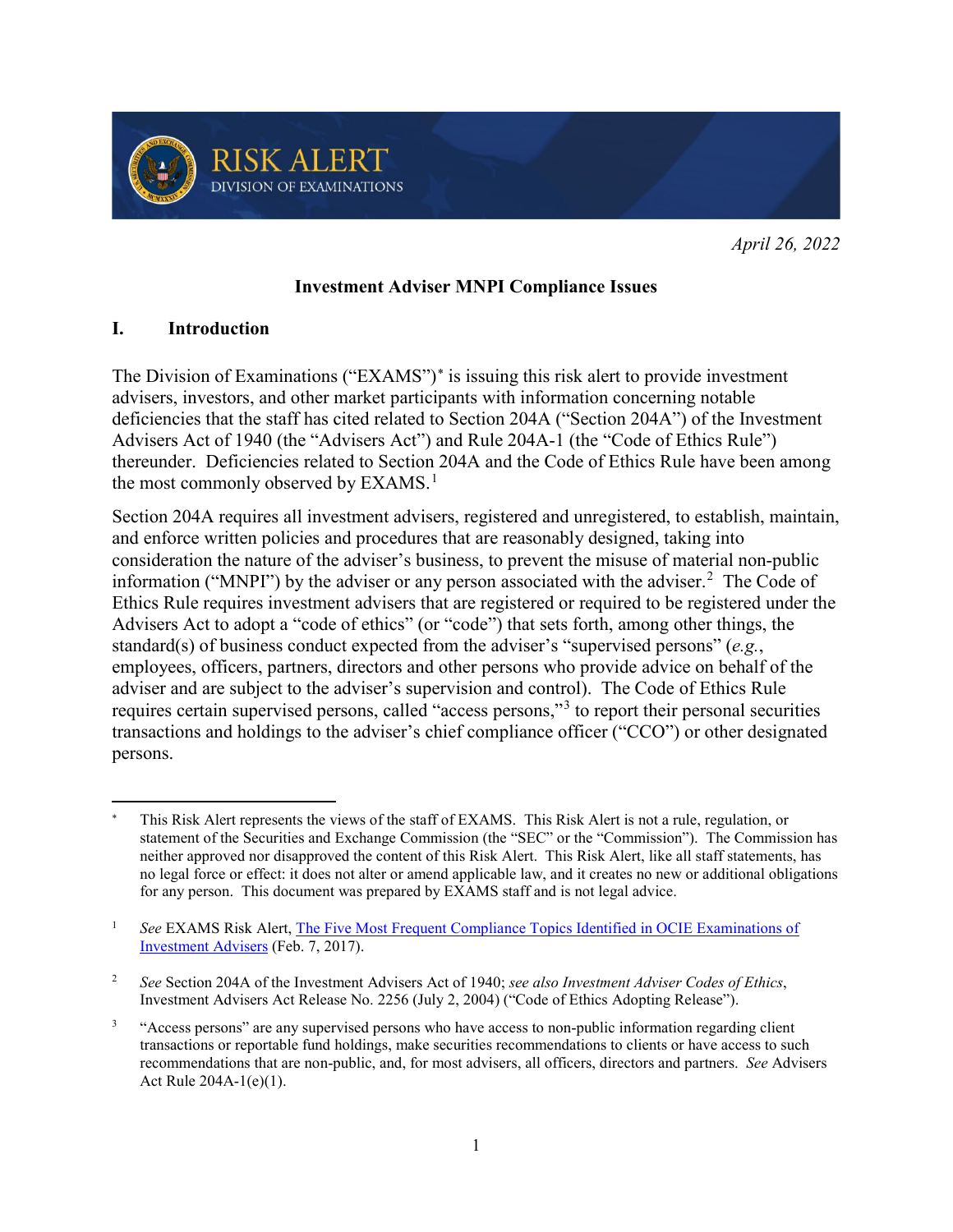The Code of Ethics Rule requires advisers to adopt a code of ethics that includes:

- Standard(s) of business conduct that the adviser requires of all its supervised persons that reflect the adviser's fiduciary obligations and those of its supervised persons;<sup>[4](#page-1-0)</sup>
- Provisions requiring supervised persons' compliance with applicable federal securities  $laws; 5$  $laws; 5$
- Provisions requiring access persons to report, and the adviser to review, their personal securities transactions and holdings periodically;  $6\frac{1}{2}$  $6\frac{1}{2}$
- Provisions requiring supervised persons to report any violations of the code of ethics promptly to the chief compliance officer or another designated person;<sup>[7](#page-1-3)</sup> and
- Provisions requiring the adviser to provide each supervised person with a copy of the code of ethics and any amendments, and requiring the supervised persons to provide the adviser with a written acknowledgment of their receipt of the code and any amendments.<sup>[8](#page-1-4)</sup>

## **II. Compliance Issues Related to Section 204A**

Below are examples of deficiencies and weaknesses associated with Section 204A observed by EXAMS staff:

- *Policies and procedures related to Alternative Data.* Exams staff observed advisers that used data from non-traditional sources ("alternative data"), but did not appear to adopt or implement reasonably designed written policies and procedures to address the potential risk of receipt and use of MNPI through alternative data sources.<sup>[9](#page-1-5)</sup> For example:
	- o Advisers did not appear to adequately memorialize diligence processes or follow them consistently and instead engaged in ad hoc and inconsistent diligence of alternative data service providers.
	- o Advisers did not appear to have policies and procedures regarding the assessment of the terms, conditions, or legal obligations related to the collection or provision

- <span id="page-1-3"></span><sup>7</sup> Advisers Act Rule 204A-1(a)(4).
- <span id="page-1-4"></span><sup>8</sup> Advisers Act Rule  $204A-1(a)(5)$ .

<span id="page-1-0"></span> $\overline{\phantom{a}}$ <sup>4</sup> Advisers Act Rule 204A-1(a)(1).

<span id="page-1-1"></span> $5$  Advisers Act Rule 204A-1(a)(2).

<span id="page-1-2"></span> $6$  Advisers Act Rule 204A-1(a)(3).

<span id="page-1-5"></span><sup>9</sup> "Alternative data" refers to many different types of information increasingly used in financial analysis, beyond traditional financial statements, company filings, and press releases. Alternative data does not necessarily contain MNPI. Examples of "alternative data" include information gleaned from satellite and drone imagery of crop fields and retailers' parking lots, analyses of aggregate credit card transactions, social media and internet search data, geolocation data from consumers' mobile phones, and email data obtained from apps and tools that consumers may utilize.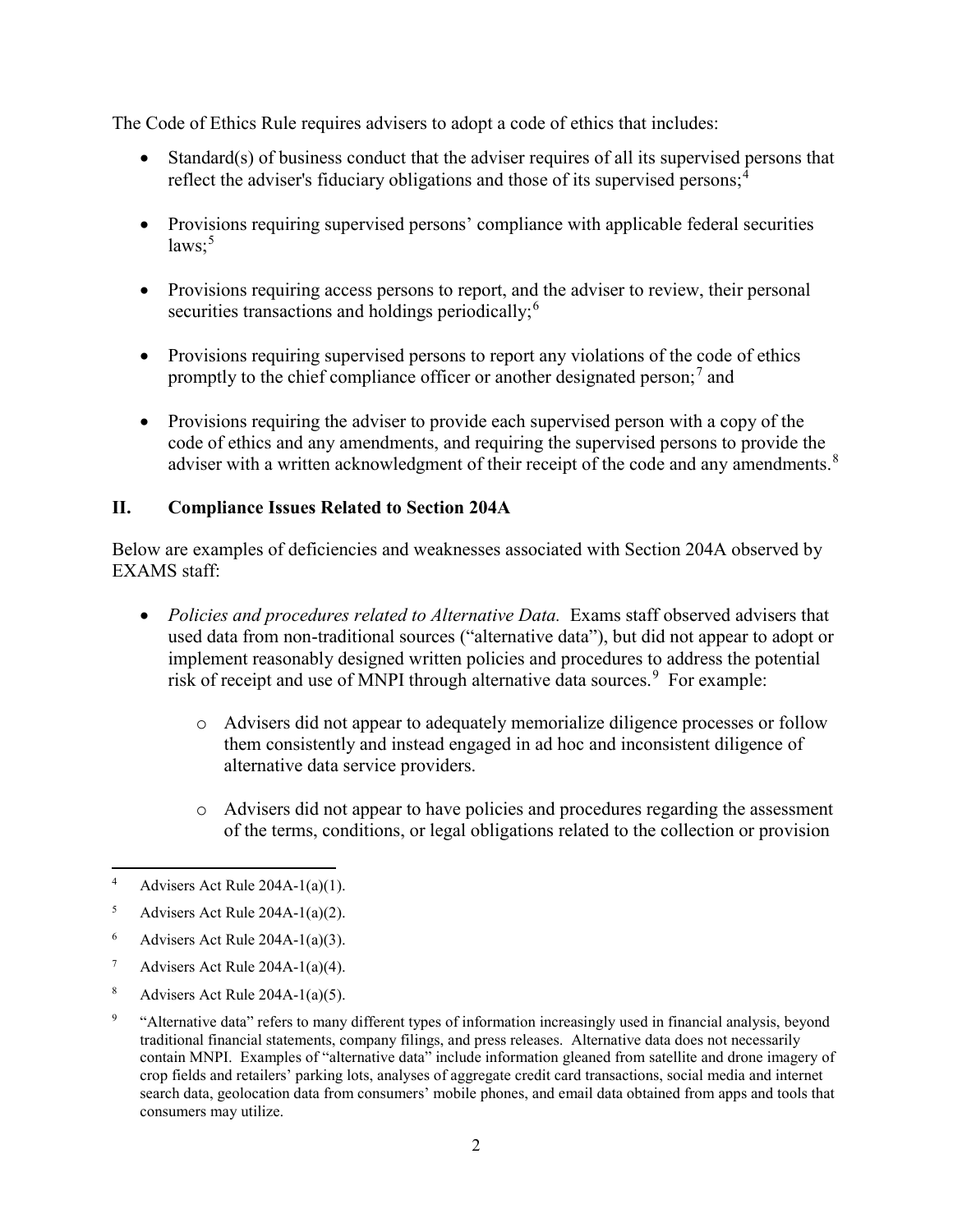of the data, including when advisers became aware of red flags about the sources of such alternative data.

- o Advisers did not appear to consistently implement their policies and procedures related to alternative data service providers. For example, advisers did not apply their due diligence process to all sources of alternative data. In addition, staff observed advisers that had an onboarding process for alternative data service providers, but did not have a system for determining when due diligence needed to be re-performed based on passage of time or changes in data collection practices. Staff also observed advisers that could not demonstrate, such as by producing documentation, that their policies and procedures had been consistently implemented.
- *Policies and procedures related to so-called "value-add investors."[10](#page-2-0)* EXAMS staff observed advisers that did not have or did not appear to implement adequate policies and procedures regarding investors (or in the case of institutional investors, key persons) who are more likely to possess MNPI, including officers or directors at a public company, principals or portfolio managers at asset management firms, and investment bankers.
	- o EXAMS staff observed advisers that did not have policies and procedures regarding MNPI risks posed by their "value-add investors."
	- o EXAMS staff also observed advisers that maintained MNPI policies and procedures regarding value-add investors, but the advisers did not correctly identify all of the value-add investors or correctly identify and track their relationships with potential sources of MNPI.
- Policies and procedures related to "expert networks."<sup>[11](#page-2-1)</sup> EXAMS staff observed advisers that did not appear to have or did not appear to implement adequate policies and procedures regarding their discussions with expert network consultants who may be related to publicly traded companies or have access to MNPI, including:
	- o Tracking and logging calls with expert network consultants;
	- o Reviewing detailed notes from expert network calls; and

l

o Reviewing relevant trading activity of supervised persons in the securities of publicly traded companies that are in similar industries as those discussed during calls.

<span id="page-2-0"></span><sup>&</sup>lt;sup>10</sup> "Value-add investor" refers to clients or fund investors that are corporate executives or financial professional investors who may have MNPI.

<span id="page-2-1"></span><sup>11 &</sup>quot;Expert network" refers to a group of professionals who are paid for their specialized information and research services.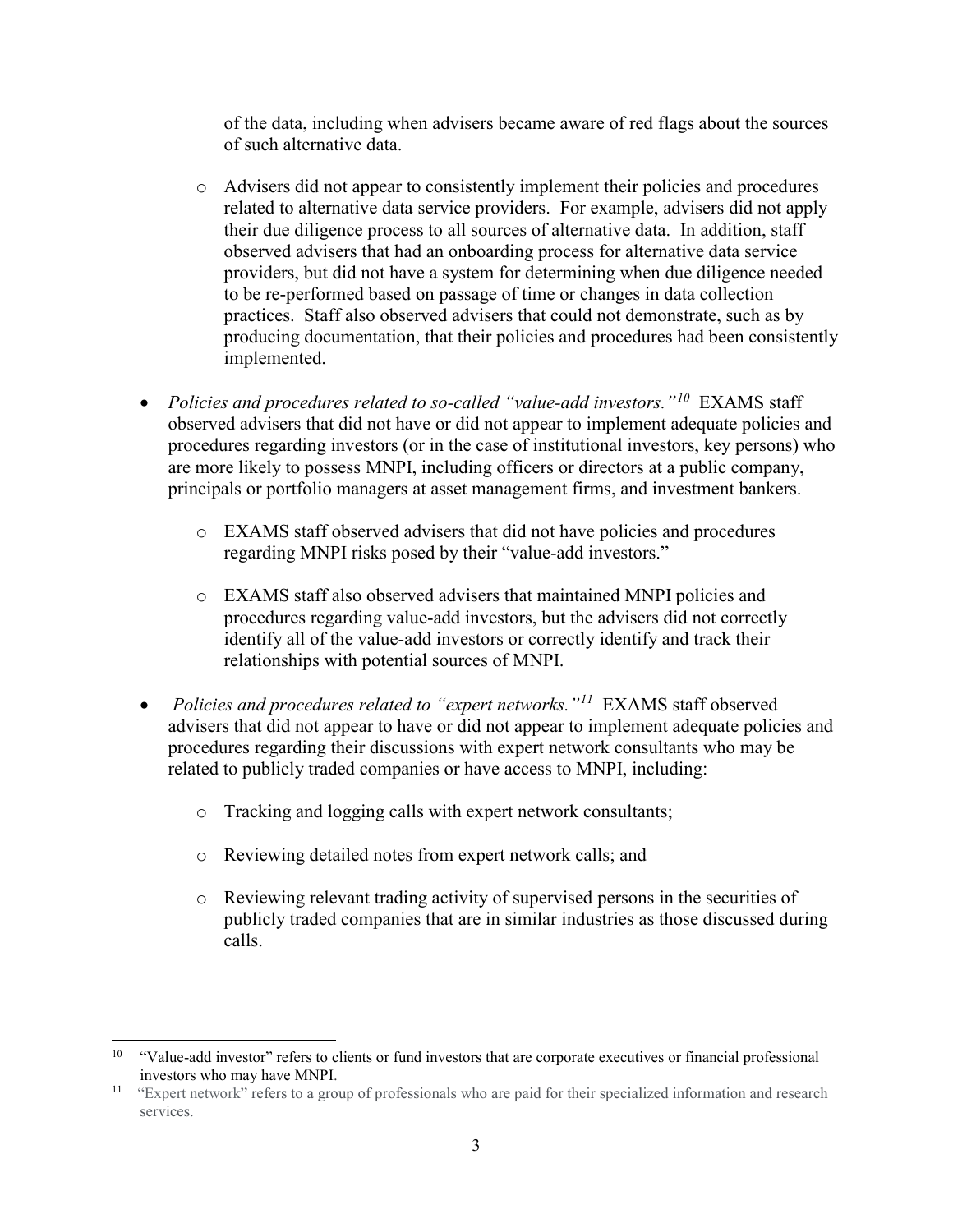#### **III. Compliance Issues Related to the Code of Ethics Rule**

Below are examples of deficiencies associated with the Code of Ethics Rule identified by EXAMS staff.

- *Identification of access persons*. EXAMS staff observed advisers that did not identify and supervise certain employees as access persons in accordance with the Code of Ethics Rule. EXAMS staff also observed adviser codes that did not define "access person" or accurately reflect which employees are considered access persons.
- *Access persons did not obtain required pre-approval for certain investments.* EXAMS staff observed adviser access persons that purchased beneficial ownership in initial public offerings and limited offerings without requisite pre-approval. For example:
	- o EXAMS staff observed advisers that did not include a provision in their codes requiring access persons to obtain pre-approval before directly or indirectly acquiring any interests in an initial public offering or limited offering.
- *Personal Securities Transactions and Holdings*. EXAMS staff observed deficiencies related to the required reporting of access persons' personal securities transactions and holdings. For example:
	- o *Review of holdings and transaction reports.* EXAMS staff observed advisers that could not produce evidence of supervisory review of holdings and transaction reports. In addition, EXAMS staff observed advisers that did not have policies and procedures in place to assign the CCO's reporting to another member of the adviser – effectively permitting the CCO to self-review his/her own holding and transaction reports.
	- o *Submission of holdings and transaction reports.* EXAMS staff observed situations in which the holdings and/or transaction reports were not submitted by access persons, the adviser's code of ethics did not include provisions requiring access persons to submit reports, or the reports were not submitted within the timeframes reflected in the Code of Ethics Rule.
	- o *Content of holdings and transaction reports*. EXAMS staff observed codes that did not require access persons to include the specified content set out by the Code of Ethics Rule in their transaction and holdings reports, including instances in which access persons did not include their investments in private placements.
- *Written acknowledgement of receipt of the code and any amendments.* EXAMS staff observed instances where supervised persons were not provided with a copy of the code or did not provide written acknowledgement of their receipt of the code or any amendments. In other instances, the code did not contain provisions to reflect the written acknowledgment requirement of Rule 204A-1(a)(5).